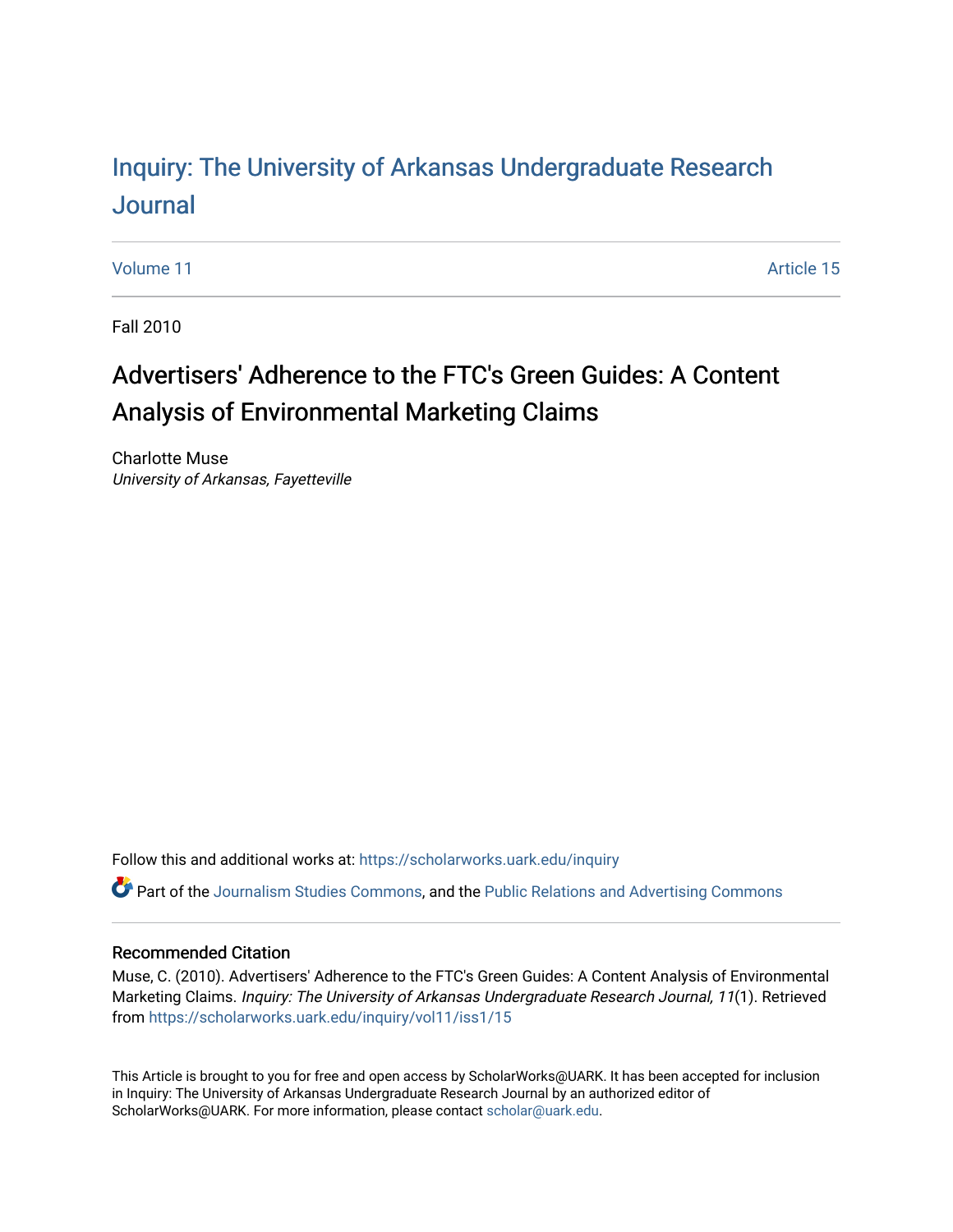## **ADVERTISERS' ADHERENCE TO THE FTC'S GREEN GUIDES: A CONTENT ANALYSIS OF ENVIRONMENTAL MARKETING CLAIMS**

#### **By Charlotte Muse**

**Department of Journalism**

## **Faculty Mentor: Ignatius Fosu Department of Journalism**

#### **Abstract**

*In 1992, the Federal Trade Commission created the Guides for Use of Environmental Market Claims, with revisions made in 1996 and 1998. The Guides designate how the Commission applies Section 5 of the FTC Act, which prevents unfair or deceptive practices, to environmental claims. Based on the increased proliferation of environmental marketing claims, the FTC has decided to again revise the Guides. The purpose of this study was to examine whether the environmental claims present in print advertisements are included in the current FTC Guides and whether the qualifying language surrounding claims is acceptable, poorly explained, not explained, or meaningless. Advertisements from two time periods were selected for a comparison of types and qualification of claims. These time intervals represent a period of stringent regulation during which the Guides were revised (1996 – 1998) and a more recent period of less stringent regulation (2006 – 2008). A content analysis was conducted for full-page environmental print advertisements published during these periods in National Geographic, Audubon, Sierra, and People Weekly. Findings from this study suggest there were more environmental claims not identified within the Guides in the less stringent regulatory period (2006 – 2008). The study also suggests claims published during the more stringent period (1996 – 1998) were more likely than those in the 2006-2008 time period to contain qualifying language that, according to the Guides, was considered acceptable. The FTC was correct to begin a revision, as many claims did not appear within the current Guides. Further specification or clarification of general claims may strengthen this category. Many claims fell within the "other" category and may need to be specified more clearly in the revised Guides.* 

#### **Introduction**

Green marketing first gained attention in the 1970s, and the idea truly emerged during the 1980s. The introduction of green products more than doubled to 11.4% of all new business products between 1989 and 1990 and grew to 13.4% in 1991. During this same time period, green print advertisements grew by 430% (Ottman, 1993). In 1990, over nine percent of products introduced included some form of green marketing claim. Some advertisers distributed accurate information, but others exaggerated or made false environmental claims in order to appeal to environmentally concerned consumers (Welsh, 1991). A 1990 survey by J. Walter Thompson Co. found that 96% of consumers felt they needed more information to understand claims (Levin, 1990).

In response to the increase in environmental claims, individual

states began to pass laws governing their use. Problems associated with the regulation of green marketing claims led to the call for "nationwide regulation of green marketing" (Welsh, 1991, p. 994). To improve enforcement, the National Association of Attorneys General requested in March 1990 that the Federal Trade Commission work with the Environmental Protection Agency and state officials to develop national guidelines for environmental marketing. In July 1991, the FTC began holding public hearings to consider guidelines for firms making environmental claims. The hearings led to the issuance of the FTC's *Guides for Use of Environmental Marketing Claims in July 1992* to "reduce consumer confusion, help establish a level playing field for competition, and reduce the legal risk for marketers" ("Facts for Business," 2009, p.1).

The FTC Act enables the Commission to bring legal action against false or misleading marketing claims (FTC, 1998). The Guides designate how the Commission applies Section 5 of the FTC Act, which prevents unfair or deceptive practices, to environmental claims (FTC, 1998). According to the FTC policy statement on deception, claims within advertisements are considered deceptive if "there is a representation, omission or practice that is likely to mislead the consumer acting reasonably in the circumstances, to the consumer's detriment" ("FTC Policy Statement on Deception," 1984, p. 1). The Guides provide general criteria on how environmental claims should be substantiated; contain information that makes it clear to consumers whether the claim applies to the product, package, or both; qualify claims to avoid consumer confusion; and provide a clear basis for comparisons.

When the Guides were issued in 1992, the FTC established a three-year review that allowed the Commission to seek public opinion to determine whether the Guides should be revised. The review focused on "the effect of the Guides on green marketing, the state of consumer knowledge and perception of environmental claims, and whether additional terms should be included in the Guides" (Starek, 1996, p.1). The Commission also measured "trends in the frequency, content, and format of green claims on supermarket product labels" (Mayer, Cude, Gray-Lee, and Scammon, 1995, p. 1) and found that the number of environmental claims had increased substantially between 1992 and 1994, which suggested the Guides had not discouraged the use of environmental claims.

On October 4, 1996, the Commission completed the first stage of review and issued the updated Guides. The changes made were minor and included the addition of the "chasing arrows" symbol to the recycled section, an example to the ozone friendly section, and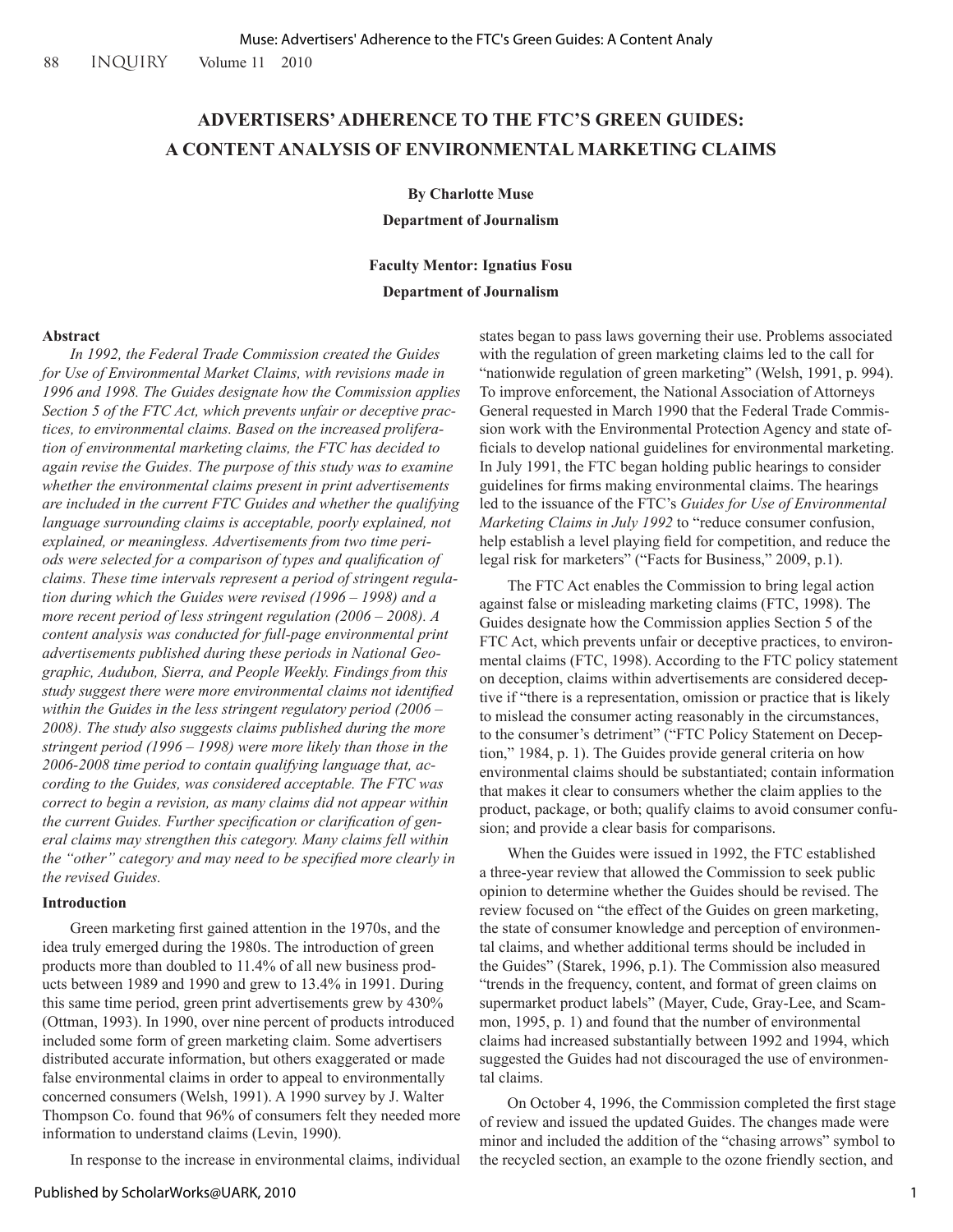the specification that broad environmental claims, such as "environmentally preferable," should include qualifying language to limit "the superiority claim to the particular attribute or attributes for which the claim can be substantiated" (Mayer et al., 1995, p. 3).

The 1998 revision of the Guides made clear that "recyclable" claims include "the reuse, reconditioning, and remanufacturing of products or parts in another product" ("FTC Expands Definition of 'Recyclable' and 'Recycled' Claims, Agency Updating Its 'Green Guides,'" 1998, p. 1). "Recycled content" was clarified to include "only those products or packages that were reused in the form of 'raw materials' in the manufacture or assembly of a 'new' package or product" ("FTC Expands Definition of 'Recyclable' and 'Recycled' Claims, Agency Updating Its 'Green Guides,'" 1998, p. 1). Examples were added to the above categories as well as to the "compostable" category. The Guides were also clarified to show that they apply to services marketing and marketing via the Internet and email.

Since 1983, Green America's Green Business Network has expanded from 345 members to nearly 5,000, a growth rate of about 1,350% ("Environmentally Friendly Businesses on the Rise," 2009). The increase in environmental marketing claims, environmentally friendly businesses, and new technology and innovations has led to increased concern about the application of the FTC's Guides. Because of this concern, the FTC has decided to revise its Guides earlier than originally planned to guarantee that they are applicable to the current marketplace and consumer understanding of environmental claims ("Reporter Resources: The FTC's Green Guides," 2009). The Commission has held several public workshops on issues that may be included in the revised Guides. These issues include a formal review of claims regarding carbon offsets, renewable energy certificates, and green building issues (Friel, 2008; "FTC Reviews Environmental Marketing Guides, Announces Public Meetings," 2007).

Carbon offsets are financial projects or donations designed to reduce greenhouse gas emissions and offset emissions elsewhere ("FTC Reviews Environmental Marketing Guides, Announces Public Meetings," 2007). These funds are given to third-party validated offset projects, such as renewable energy in the form of wind farms or reforestation efforts. In 2007, corporations and consumers in the United States spent more than \$54 million on carbon offset credits (Story, 2008). The sale of offsets in the United States is expected to continue to increase to comply with President Obama's proposed 80% reduction in global warming emissions by 2050 (Schmidt, 2009).

As carbon offsets become more prevalent in today's "greener" culture, consumers continue to gain exposure to the purchase of carbon offsets and carbon neutrality. For example, corporations such as Travelocity and Expedia give customers the opportunity to offset the carbon emissions associated with their trips (Velasquez-Manoff, 2010). Since these claims are becoming more prevalent and may have a greater effect on consumers in the future, it is necessary for the FTC to discuss carbon offset claims in the upcoming revision to the Guides.

Several studies of consumer behavior indicate that consumers are inclined to purchase products with environmental benefits (Kalafatis, Pollard, East, and Tsogas, 1999; Mainieri, Barnett, Valdero, Unipan, and Oskamp, 2001; Todd, 2004; Reiser and Simmons, 2005). According to a recent report by the National Marketing Institute, consumers with environmental concerns represent more than \$230 billion in spending power (Friel, 2008). In 2007, a Cone Consumer Environmental survey found that "91% of consumers form a positive image of a company that showcases its environmental responsibility while 85% said they would switch brands or product affiliation because of a company's negative corporate responsibility practices" (Billups, 2008, p. 2).

Consumers have continued to follow the green buying trend, even during the economic recession that began in 2007. When asked how the state of the economy affected their decisions to purchase green products, 51% of consumers surveyed said their buying habits were unchanged, and 19% had increased their consumption of green products. Only 14% said they were consuming less. The survey also found that 30% of consumers could not tell whether environmental claims in advertisements were true, while 10% said they believed information contained in environmental advertisements (Jackson, 2009).

Basing their study on Ajzen's Theory of Planned Behavior, Kalafatis et al. (1999) examined consumers' intentions to buy environmentally friendly products. This theory investigates the influences that attitudes, personal and cultural determinants, and preferences have on consumers' intentions to purchase environmentally friendly products. The results, which were in agreement with Ajzen's theory, explained the purchase intention for environmentally friendly products and showed that social influences have a significant impact on belief formation (Kalafatis et al., 1999). Accurate information and qualification of claims are necessary for consumers to comprehend product features and their respective benefits to the environment.

Mainieri et al. (1997) investigated whether environmental attitudes predict actual consumer behavior. An attitude is defined as "an enduring set of beliefs about an object that predisposes people to behave in particular ways toward the object" (Mainieri et al., 1997, p. 191). The authors hypothesized that positive environmental attitudes would be reflected in people's actions, such as recycling or buying environmentally friendly products. These hypotheses were supported. Consumers' positive beliefs about the environment predicted the number of goods purchased because of the presence of environmental claims on products, the positive impact on purchase decisions of claimed environmental features, and general environmental buying behaviors. This finding lends credence to the importance of measuring consumer comprehension of environmental claims within advertisements and their qualification. The results of the study also suggest that advertisers are more likely to place advertisements in environmentally themed magazines in order to best reach their target audience of environmentally concerned consumers.

Reiser and Simmons (2005) studied ecolabels associated with environmental information related to tourism and their effects on tourists' decisions and consumption. The study was based on a previous finding that tourists had positive attitudes toward the Green Globe 21 (GG21) ecolabel in New Zealand and appeared to be highly aware of sustainability issues. Reiser and Simmons (2005)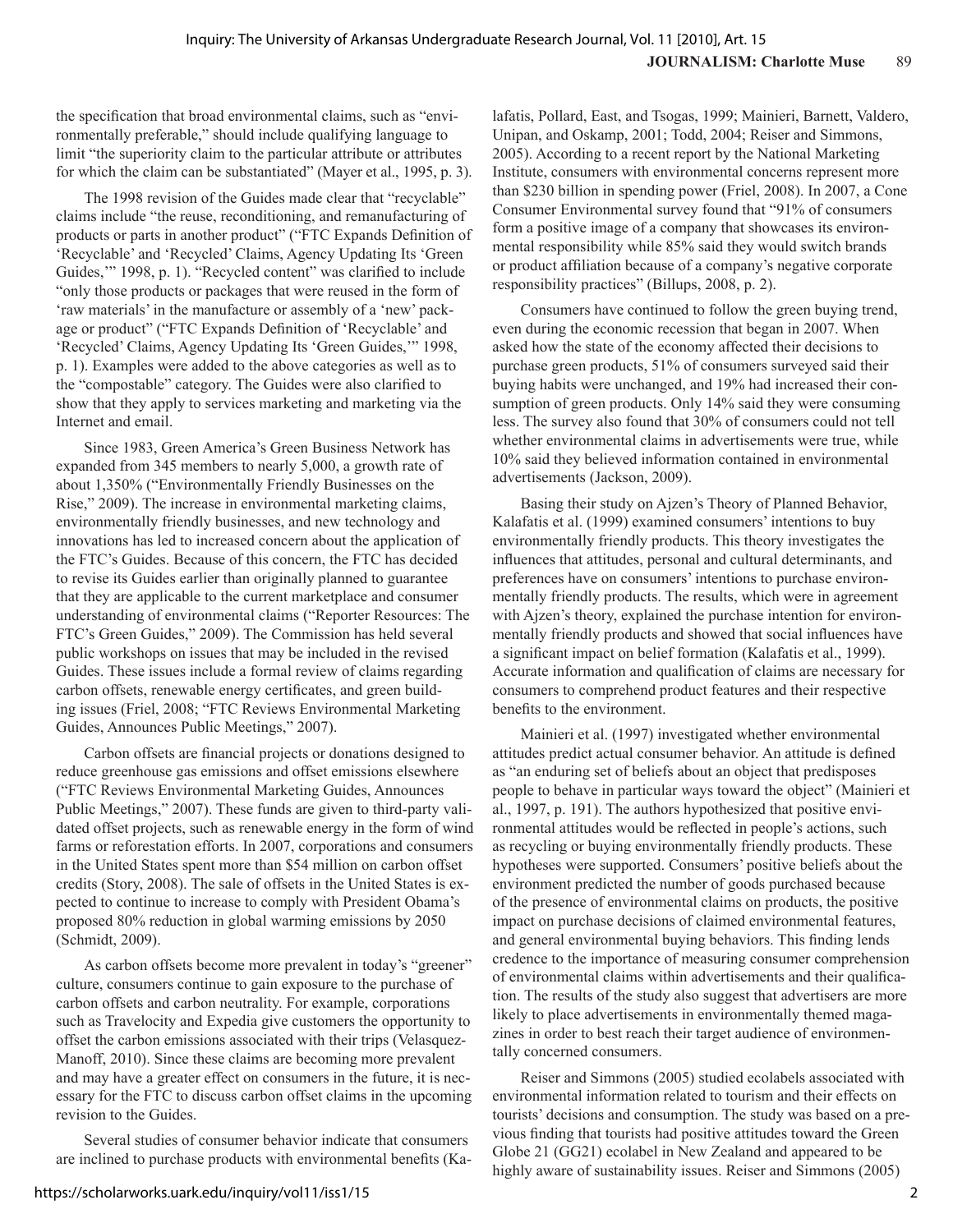90 INQUIRY Volume 11 2010

added brochures, PowerPoint presentations, and posters to the GG21 logo of the Christchurch Visitor Information Center. They then observed and recorded the number of visitors to the Center and the number of collected brochures containing the ecolabel. Visitors also completed surveys. Consumers who expressed concerns about the environment had more positive attitudes toward the environment compared with consumers who were ambivalent. There was also evidence that, when there was little consumer knowledge of the meaning of an ecolabel, consumer interest was low.

Polonsky et al. (1998) analyzed whether environmental information on packaging was misleading. The objective of their study was to establish the accuracy of information on packaging for 20 representative brands of dishwashing liquid. The authors hypothesized that an extensive amount of environmental information would be misleading. Results suggested that 36% of the information was "acceptable," but 64% had "no explanation," was poorly explained, or was "meaningless." A majority of images, licensing agreements, and general environmental claims information were "acceptable" (Polonsky et al., 1998). Polonsky et al. concluded that the FTC's existing regulations failed to motivate firms to provide "completely accurate environmental information" (Polonsky et al., 1998, p. 290).

The study by Polonsky et al. (1998) provided a basis for the content analysis of environmental information on product packaging by defining the categories of misleading information. Content analysis studies conducted by Polonsky et al. (1998), Kangun et al. (1991), and Carlson et al. (1993) suggest the proliferation of environmental marketing claims and their tendency to be misinterpreted. These studies did not examine the frequency of the appearance of claims covered within the current FTC Guides in advertisements or the adequate qualification of these claims as specified within the FTC's Guides. Examining the types of claims included in advertisements and the extent to which these claims are qualified would give a better understanding of the current state of environmental advertisements.

#### **Hypotheses and Research Questions**

Two hypotheses were developed regarding whether or not claims are found within the current Guides and the qualifying language surrounding claims.

- $H<sub>1</sub>$ . There will be significantly more environmental claims (not found within the current FTC Guides) in environmental advertisements printed from 2006 to 2008 than in advertisements printed from 1996 to 1998.
- $H_2$ : Environmental claims in environmental advertisements printed from 2006 to 2008 (a period of less stringent FTC regulation) will contain more qualifying language, as specified by the current FTC Guides, than environmental claims made in environmental advertisements printed from 1996 to 1998 (a period of more stringent FTC regulation).

The first hypothesis was based on the assumption that new technology and innovations have led to the increased use of environmental claims that are not present in the FTC's guidelines. The second hypothesis was based on a study by Abernethy and Franke (1998) of the relationship between "… the amount and type of advertising information reported in prior research… [and]…the stringency of advertising regulation" (p. 240). The study found that advertisements during periods of less stringent FTC regulatory activity contained more information. Thus, strict advertising may reduce the amount of information provided to consumers, and advertisers may be more likely to qualify environmental claims during less stringent periods of FTC regulatory activity.

In addition, the current study addressed the following research questions concerning the types of environmental marketing claims and the language surrounding them:

- RQ1: Which environmental claims, whether covered or not covered by the current FTC Guides, appear in advertisements?
- RQ2: Which claims are more likely to be qualified in accordance with the current FTC Guides?

#### **Methods**

A content analysis was conducted for environmental advertisements published in magazines during periods of strict regulation (1996 to 1998) and more lenient regulation (2006 to 2008). Express claims asserted directly within advertisements were examined. Through a comparison of advertisements printed from 1996 to 1998 with those printed from 2006 to 2008, it was possible to identify differences between claims in advertisements printed during the two periods. In addition to representing more current advertisements, advertisements printed from 2006 to 2008 were published 10 years after the Guide's last revision. The goal was to examine the amount of qualifying environmental information suggested by the current FTC Guides. Whether the information was "acceptable," "poorly explained," "not explained," or "meaningless" was judged based on categories of misleading or deceptive environmental claims developed by Polonsky et al. (1998).

An environmental advertisement is defined as an advertisement in which an environmental claim is present. Nature and ecology magazines were chosen because they target audiences interested in environmental issues and education. Studies show that there is a link between positive beliefs about the environment and the intent to purchase environmentally friendly products (Mainieri et al., 1997). Therefore, advertisers targeting this segment of consumers are more likely to advertise in nature and ecology magazines.

After receiving training in the use of the coding instrument, which included defining each measure and how measures would be applied, two coders individually coded 3% of the total number of environmental advertisements sampled to determine intercoder reliability. These sample advertisements were taken from *Parks & Recreation* magazine. Disagreements and variations between coders were discussed and clarified. Coding was done independently after the coders reached an acceptable agreement level exceeding a Scott's pi of .70 (see Warren, Wicks, J., Wicks, R., Fosu, and Donghung, 2007). A Scott's pi of .84 was reached after the sample advertisements were coded. Other measures to achieve acceptable levels of reliability included defining "category boundaries with maximum detail" (Wimmer & Dominic, 2002, p. 166) and con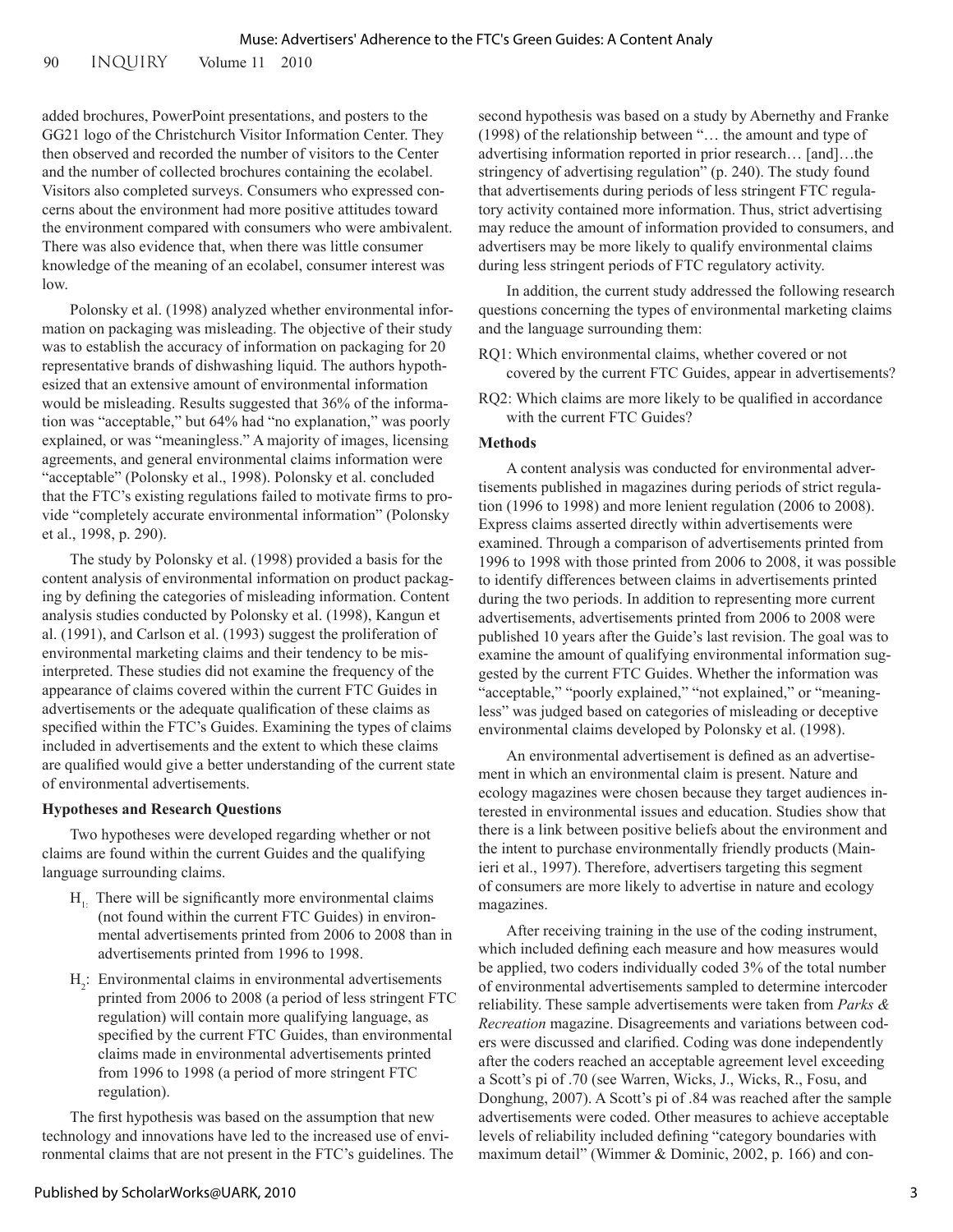ducting a pilot study. Only full-page environmental advertisements were analyzed in order "to enhance readability" of environmental claims (Carlson et al., 1993, p. 32).

The sample consisted of magazines with high circulations taken from the Standard Rate and Data Service (SRDS) magazine category "Nature and Ecology" (SRDS). Full-page advertisements in *National Geographic, Sierra,* and *Audubon*, which have three of the top circulations among nature and ecology magazines, were considered. The purpose and content of these magazines are to offer views on environmental lifestyles, problems, and topics.

*National Geographic* is published monthly and has a circulation of over 5 million (Mediamark Research & Intelligence, LLC, *National Geographic*, 2009). The average length of a magazine subscription is 12 years, and 68% of subscriptions are renewed. *National Geographic* also reaches 47.9% of opinion leaders, which is the highest percentage of this audience reached by all magazines ("*National Geographic* Media Kit," 2006).

*Sierra* has a total paid and verified circulation of 599,400 (Mediamark Research and Intelligence, LLC, *Sierra*, 2009). The Sierra Club, an organization established in 1892 to promote the exploration and protection of the environment, publishes the magazine. The Sierra Club is on the forefront of the environmental movement and encourages conservation and environmental awareness, which is reflected in its publication *Sierra*. Of *Sierra* readers, 39.4% also regularly read *National Geographic* ("Sierra Club," 2009).

*Audubon* has a total paid and verified circulation of 401,544 (Mediamark Research and Intelligence, LLC, *Audubon*, 2009). The content of the magazine is targeted toward "nature and wildlife enthusiasts, outdoor adventurers, and environmentalists" (Mediamark Research and Intelligence, LLC, *Editorial Profile*, 2009). The National Audubon Society, an organization dedicated to preserving and restoring ecosystems and natural habitats, publishes the magazine every other month (*Audubon*, 2010). Of its readers, 26% participate in environmental groups or causes, 59% are environmentally conscious, 71% are willing to pay more for a product that is environmentally safe, and 42% have "used environmentally friendly products in the last six months" ("*Audubon* Media Kit," 2009, p. 10).

Advertisements from *People Weekly*, a publication categorized as general editorial, were also examined. With a paid and verified circulation of 3,691,819, the magazine has the highest circulation among magazines within the categories "Entertainment, Lifestyle & Popular Culture" and "News Publications" ("Mediamark Research and Intelligence, LLC, *People Weekly*, 2009). Readers have a relatively high median household income of \$67,178, and nearly 7 million readers have a household income of over \$100,000, which suggests that they can afford environmental products that are more expensive ("Monroe Mendelsohn Affluent Survey," 2008). *People Weekly* was examined to assess whether environmental advertisements appear in a general publication and whether advertisers feature different content for a general audience versus an environmentally conscious audience. Since the magazine is published weekly instead of monthly, environmental advertisements from issues published the first week of each month were

#### **Operational Definitions of Variables**

The environmental marketing claims examined were general claims, degradable, biodegradable, recycled content, compostable, recyclable, refillable, ozone safe, ozone friendly, and carbon offset. The operational definition of an environmental marketing claim is any marketing claim that positions a product as being more beneficial or less harmful to the environment than comparable products.

As defined by the FTC's *Guides for the Use of Environmental Marketing Claims* (1998), "degradable" and "biodegradable" claims state that products will break down and return to nature. General claims, such as "eco-friendly" or "eco-safe," offer a general environmental benefit. "Compostable" claims are used for products or packages that will break down or become part of usable compost. "Recyclable" claims are associated with products that can be collected, separated or recovered, and used again or reused in the manufacturing of another product. "Recycled content" claims state that a product is made from recycled material or the percentage of recycled content in the product is given. "Refillable" claims mean that the product can be returned for refill or may be refilled by the consumer. "Ozone safe" and "ozone friendly" claims are associated with products and packaging that do not harm the atmosphere by depleting the ozone layer. "Carbon offset" claims are identified by any given definition of carbon offset, its effects, or the specific amount of emission reduced. "Renewable" claims indicate that the product or service may be returned to a like-new state and reused. "Other" claims are those that offer a specific environmental benefit not included in the previously mentioned categories.

Polonsky et al. (1998) developed categories based on how likely advertisements were to mislead consumers. These categories were labeled "acceptable" or adequately justified with information explaining the meaning of and reason for stating the claim; "poor explanation" or not justified with enough information to make a clear claim; "no explanation" or lacking information with which to evaluate the truthfulness of the claim; and "meaningless" or "too broad" (Polonsky et al., 1998, p. 285). An example of an acceptable claim would be "20 percent post consumer waste plastic is used in the packaging of this product." A claim with a poor explanation would be "The product is made from recycled plastic." This claims is poorly explained because it fails to address the percentage of the product that is made up of recycled plastic. A recycled claim with no explanation would simply state that the product is "recycled" without stating the percentage or part of the product that is recycled. Finally, an example of a meaningless claim might be the simple assertion, "Save our World" (Polonsky et al., 1998, p. 285).

For general environmental claims to be adequately qualified, "claims may convey that the product, package or service has specific and far reaching environmental benefits" (FTC, 1998, p. 5). Degradable, biodegradable, or photodegradable claims "should be qualified to the extent necessary to avoid consumer deception about: (1) the product or the package's ability to degrade in the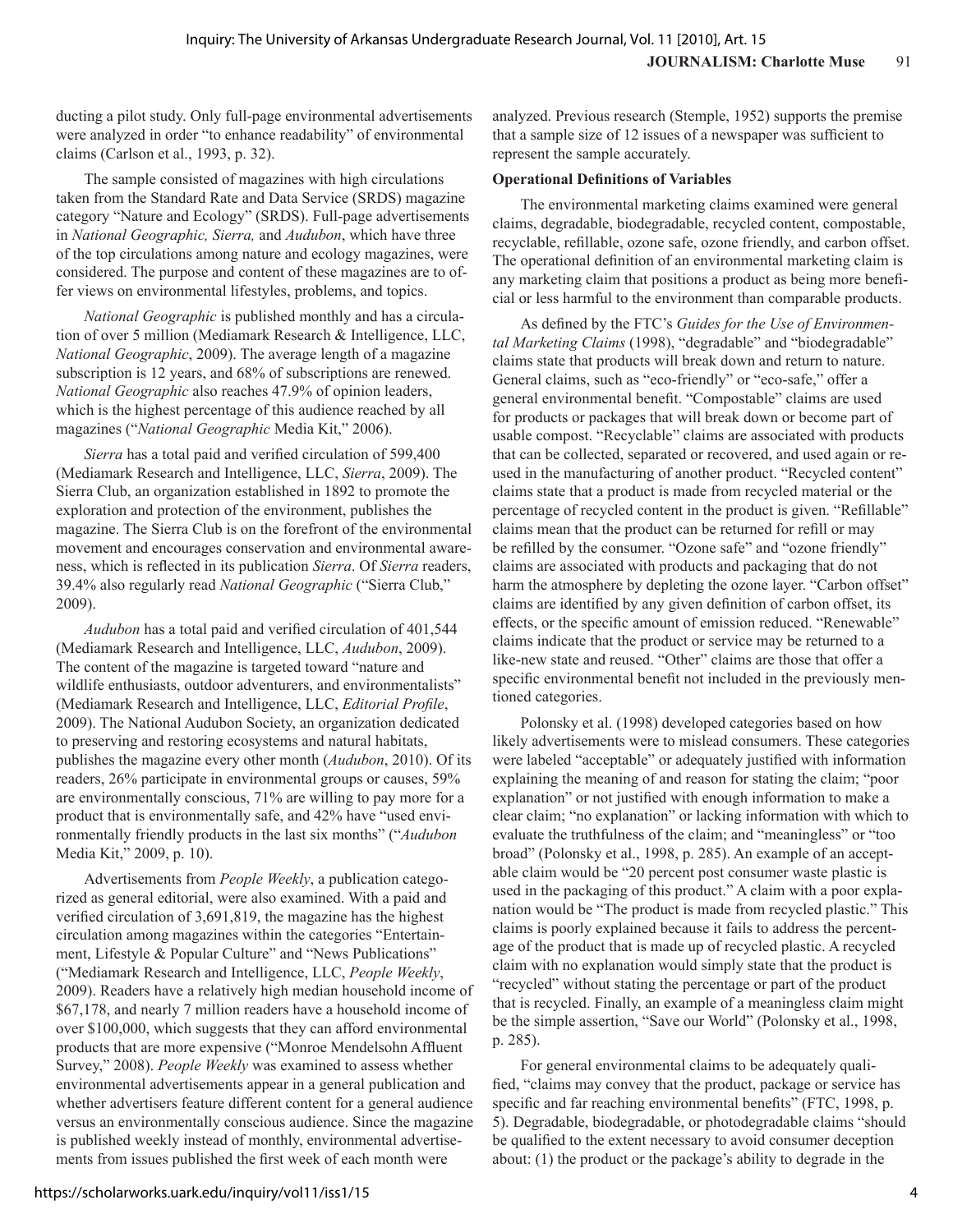92 INQUIRY Volume 11 2010

environment where it is customarily disposed; and (2) the rate and extent of degradation" (FTC, 1998, p. 6). Compostable claims should indicate that the package can be "safely composted in a home compost pile or device," (FTC, 1998, p. 7) or that the package is not suitable for home composting. Recyclable claims should be qualified so that consumers can determine whether the claim refers to the product or package. A recycled content claim "should be adequately qualified to avoid consumer deception about the amount, by weight, of recycled content in the finished product or package" (FTC, 1998, p. 10). An example of an acceptable recycled content claim is that "the product contains 20% recycled fiber." A refillable claim is adequately qualified if "a system is provided for: (1) the collection and return of the package for refill; or (2) the later refill of the package by consumers with product subsequently sold in another package" (FTC, 1998, p. 13). Ozone safe and ozone friendly qualifications should state that the product does not harm the ozone or contain an ozone depleting substance. Carbon offset claims are not defined within the current Guides but are being considered for the revision to the Guides because of their increased appearance in advertising claims. Carbon offset claims are considered acceptable if a definition of carbon offsets is given and the amount of reduction in emissions is specified.

#### **Pilot Test Results**

A pilot test of the coding instrument and the hypotheses was conducted using advertisements printed in Parks & Recreation. The hypotheses were retested in the actual study, and the advertisements coded in Parks & Recreation were not included in the results. In the pilot study, 20 full-page advertisements were analyzed. Five were taken from each year: 1996, 1998, 2006, and 2008. The analysis revealed that 50% of advertised products fell in the "other" product category and featured playground equipment and turf. These categories were not added to the coding instrument.

The results were inconsistent with the first hypothesis, which predicted there would be significantly more environmental claims not found within the current FTC Guides in environmental advertisements printed from 2006 to 2008 than in those printed from 1996 to 1998. All environmental claims coded in the pilot study were discussed in the current Guides. A majority of the claims were considered general.

Results were partially consistent with the second hypothesis, which predicted that environmental claims in advertisements printed from 2006 to 2008 would contain more qualifying language, as specified by the current Guides, than environmental claims in advertisements printed from 1996 to 1998. Advertisements printed from 1996 and 1998 contained more claims that had "no explanation" or were considered "meaningless" than did advertisements printed from 2006 and 2008, though advertisements from both time periods shared a similar number of claims with "acceptable" or "poor" explanations.

Following the pilot study, no additional categories were added to the coding instrument. Levels of acceptability for all environmental claims were well defined by the instrument. Additional examples of general environmental claims, featured in advertisements coded in the pilot study, were added to the instrument.

A complete analysis of advertisements in National Geographic, Sierra, Audubon, and People Weekly during the specified time frames was used to determine whether the data were consistent with the hypotheses. Since the data were nominal, a Chi-squared test was used for the analysis.

#### **Results for Main Study**

The sample of magazines in the main study produced 185 environmental print advertisements during the six-year period. Because more than one environmental claim could be coded in each environmental advertisement, more claims ( $n = 270$ ) than advertisements were coded. Six different categories of claims were coded in the advertisements: general claims, biodegradable, recyclable, recycled content, carbon offset, and "other."

#### *Claims Within and Outside of the Current Guides*

The first hypothesis focused on the time periods during which the advertisements were printed. During a period of less stringent regulation (2006 –2008), 44.9% of the claims coded were covered within the current Guides, while 55.1% were not. In advertisements printed during a more stringent regulatory period (1996–1998), 78.7% of claims coded were covered in the Guides, and 21.3% were not ( $\chi$ 2 = 28.57, *df* = 1, n = 270, p < .001). Advertisements containing environmental claims not currently covered within the Guides appeared more frequently during the period of less stringent regulation (2006 – 2008). The number of advertisements containing "other" and carbon offset claims, which are not covered in the Guides, increased by 33.8% from the period of more stringent regulation (1996 – 1998) to that of less stringent regulation (2006 – 2008).

#### *Qualifying Language Surrounding Claims*

The second hypothesis focused on the time period in which more qualifying information surrounded environmental claims. During the period of stringent regulation, 69.1% of claims contained qualifying language, whereas only 40.4% of the claims had qualifying language during the period of less stringent regulation. Qualifying language was coded as acceptable, poorly explained, not explained, or meaningless based on criteria found within the Guides. During the period of stringent FTC regulation (1996 – 1998), 52.1% of claims had acceptable qualifying language, 17% were poorly explained, 21.3% were not explained, and 9.6% were meaningless. During the period of less stringent regulation (2006 – 2008), 25.6% of claims had acceptable qualifying language, 14.8% were poorly explained, 42% had no explanation, and 17.6% were considered meaningless ( $\chi$ 2 = 22.87, *df* = 3, n = 270, p < .001). These results suggest that, during a period of stringent regulation, more qualifying information surrounds environmental claims. See Appendix A for a summary of the level of qualifying language surrounding all claims.

#### **Research Questions**

To answer the research questions, advertisements were analyzed for all the years combined in order to see which claims were present and their levels of qualifying language. The first research question asked which environmental claims appeared most within advertisements. Overall, 81.8% of claims were either general or "other" claims: 45.1% were general; 36.7% "other"; 8.9% re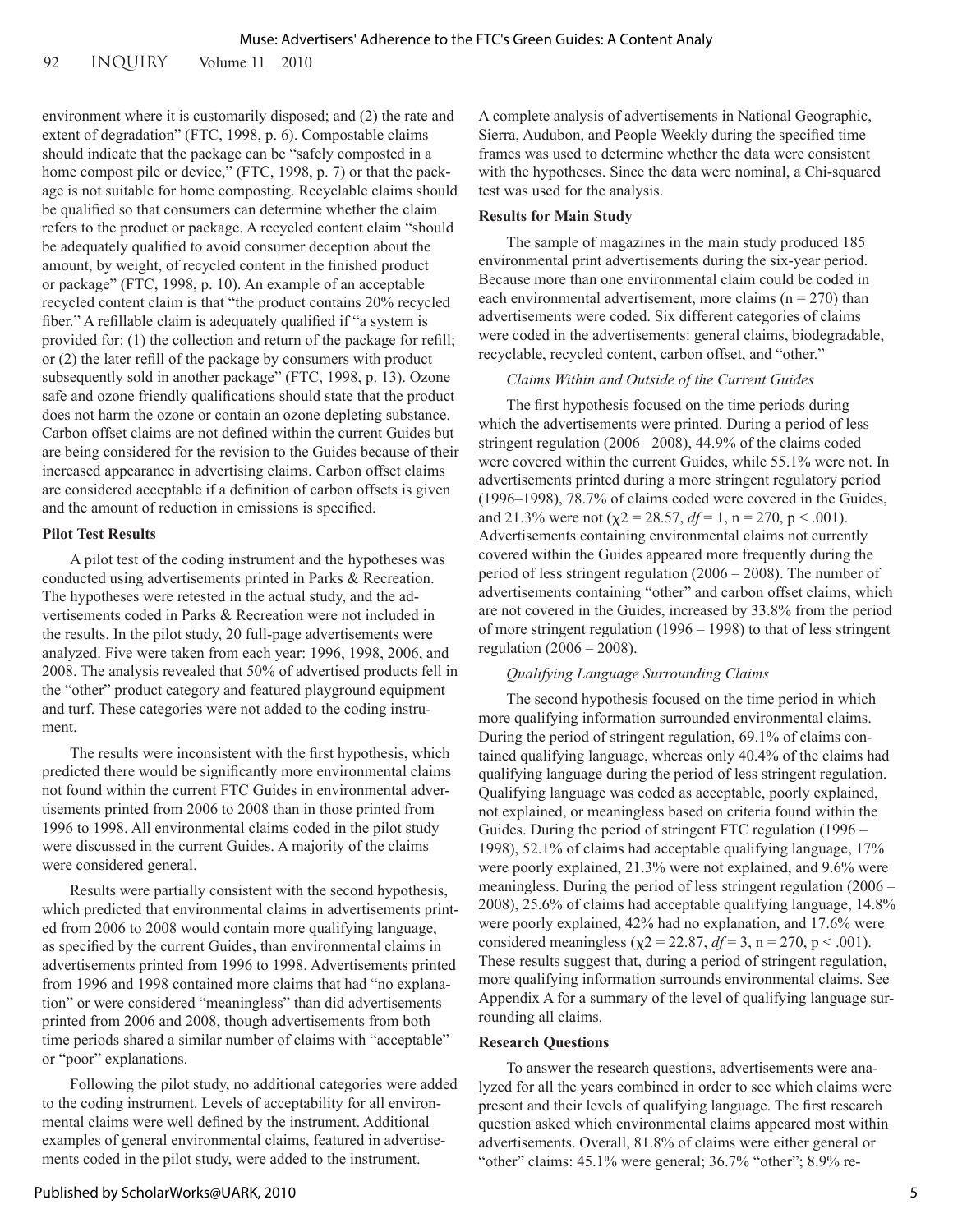cyclable; 6.7% carbon offset; 1.5% recycled content; and 1.1% biodegradability. See Appendix B for a summary of the frequencies of environmental claims in the two time periods of interest, 1996-1998 and 2006-2008.

The second research question asked which claims were more likely to be qualified in accordance with the current Guides. The data show that 37.7% of general claims were acceptable, 13.1% were poorly explained, 22.1% had no explanation, and 27% were meaningless. Most "other" claims had no explanation (58.5%), 20.2% were considered acceptable, 16.1% were poorly explained, and 5% were considered meaningless. Of the biodegradable claims coded, all had no explanation. Among recyclable claims, 78.2% were considered acceptable, 13% were poorly explained, and 8.6% had no explanation. Of the recycled content claims, 25% were acceptable and 75% had no explanation. All refillable claims were acceptable. Among carbon offset claims, 44.4% were acceptable, 38.8% were poorly explained, and 11.1% were meaningless. See Appendix C for a summary of the claims that were more likely to be qualified in accordance with the current Guides across the two time periods of 1996-1998 and 2006-2008.

#### **Discussion**

As the popularity and prevalence of environmental products rise, more attention is being given to qualifying information surrounding environmental claims in print advertisements. The FTC first responded to the increase in environmental advertisements by issuing the Guides in 1992, with subsequent revisions in 1996 and 1998. In 2007, due to an increase in the green marketplace, the FTC began conducting public hearings and research with the intention of revising the Guides. The expected issuance of the revised Guides was late 2009 or early 2010, but the release date is now uncertain due to the new administration's hold on several regulations initiated by the previous administration. This study examined environmental advertising and marketers' adherence to the Guides based on the use of qualifying language. The obtained data have important implications for those concerned about which areas should be added or strengthened in the upcoming revisions as well as how marketers' adherence to the Guides has varied from a previous, more stringent period of advertising regulation to current conditions.

Previous studies concerning environmental advertising claims (Polonsky et al. 1998; Kangun et al. 1991; Carlson et al. 1993) found that claims can be misleading on a variety of levels, as determined by the information surrounding the claim. Polonsky et al. developed categories of misleading information that were used for the development of similar categories within this study. While Polonsky et al. analyzed product packaging, print advertisements were examined in the current study, where the analyses focused on the levels of misleading information surrounding claims, the variations in misleading information during periods of high or low regulatory activity, and the presence of identified claims within the current Guides.

The results of the current study show that more environmental claims not covered by the current Guides (55.1%) appeared during the period of less stringent regulation (2006 – 2008). These claims included carbon offset and "other" claims. Conversely, 21.3% of claims from the period of stringent regulation (1996 – 1998) fell

into the carbon offset and "other" claims categories. The increase in claims not within the current Guides validates the FTC's assumption that an increase in green marketing necessitates the Guide's revision. Since these claims are not discussed within the Guides, advertisers have no guidance regarding the qualification of environmental claims, which increases the probability that they may not include acceptable qualifying language. Claims that fell within the "other" category included emission-reducing incentives, fuel efficiency, renewable energy, sustainability, and cleaner energy. By examining claims that are prevalent but not covered within the Guides, the FTC can target specific areas to research and to include within the upcoming revision of the Guides.

Previous studies found that increased environmental information surrounding products and positive societal influences heighten green consumerism. Qualifying language was also examined in this study. Although it was hypothesized that more information would be found in periods of less stringent regulation (2006 – 2008), 40.4% of advertisements were coded as having acceptable or poor explanations during a period of less stringent regulation versus 69% during the period of stringent regulation (1996 – 1998). Acceptable and poorly explained claims both contained some qualifying language, though the poorly explained claims lacked some of the language necessary to properly qualify them. Meaningless claims and claims that lacked explanation contained no qualifying language. This discrepancy between the hypothesis and results may be based on the fact that, in their study, Abernethy and Franke measured the amount of general information within advertisements, not the qualifying language. The failure of claims to be acceptable resulted in the advertisers' noncompliance with the Guides.

The current lack of qualifying language within advertisements, coupled with the large number of claims not currently addressed by the Guides, indicates the need for a revision of the Guides. Ultimately, all claims should have acceptable language. The increased number of acceptable claims during the period of strict regulation may have been due in part to the release of the revised Guides. The announcement of their release, as well as any publicity that may have resulted, may have prompted advertisers to conduct their business accordingly. A higher percentage of claims advertised that were covered by the Guides may have also increased the probability that these claims would be acceptably qualified according to the Guides.

Most claims in the total sample (81.8%) were classified as "general" and "other," the two most ambiguous categories. Currently, general claims are covered within the Guides. Although 37.7% of all general claims were considered acceptable, almost a fourth were considered meaningless, suggesting a need to further clarify general claims and to develop guidelines for prevalent general claims such as "environmentally friendly." Among the "other" claims, a majority (58.5%) had no explanation, an issue that must be addressed via revised Guides by including frequently occurring claims such as emission-reducing incentives, fuel efficiency, renewable energy, sustainable, and references to cleaner energy and by developing specific instructions to qualify these claims.

Future studies could apply the classification system used in this study to assess advertisers' compliance with the Guides.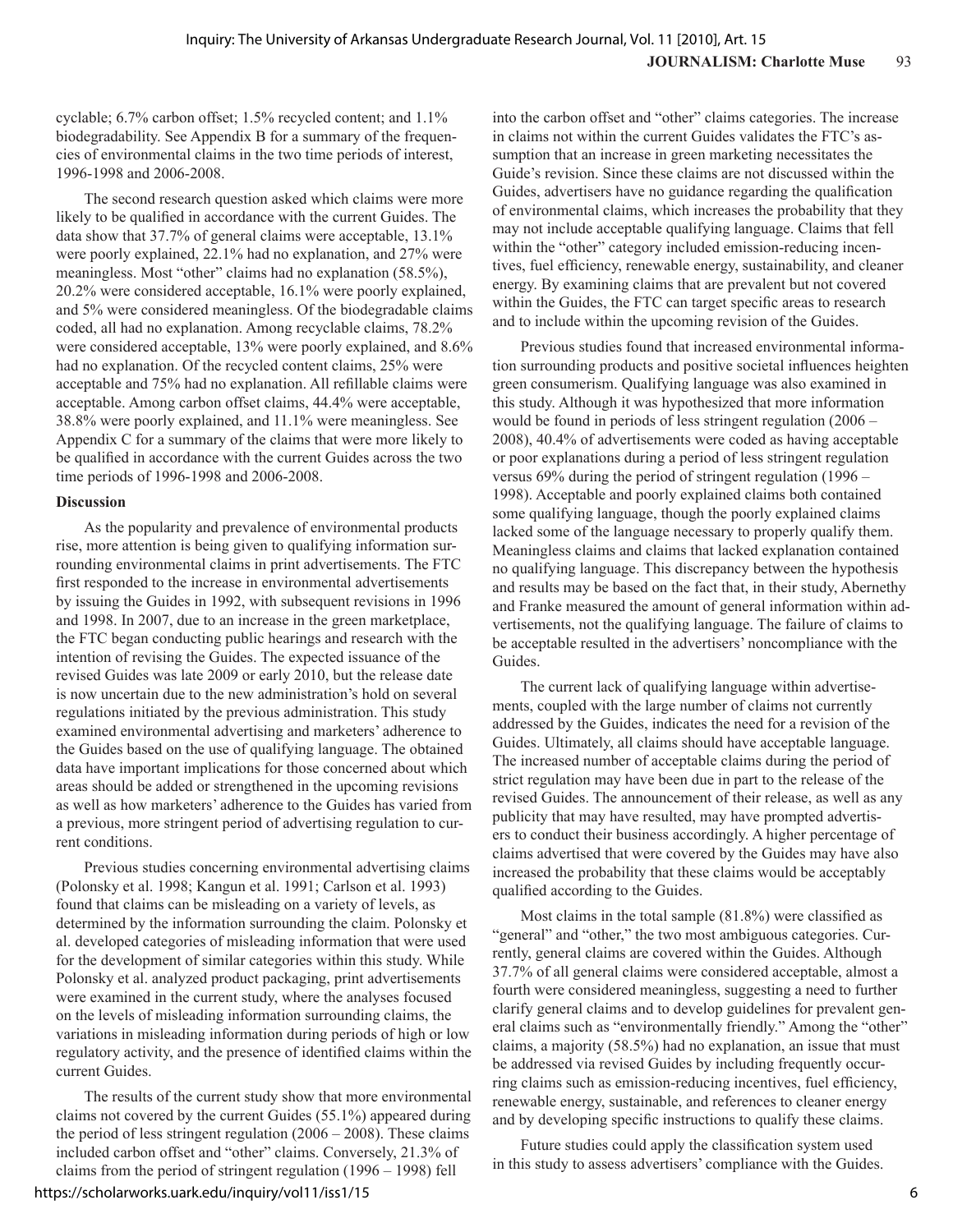94 INQUIRY Volume 11 2010

Suggestions for further study include examining multiple media formats in various time periods, which may provide greater insight into emerging environmental advertising trends. Advertisements of various sizes could be examined to see whether size has an effect on the level of qualification. Future studies could also expand the genres of magazines to determine in which publications advertisers are most likely to place environmental advertisements. Although not addressed in this paper, only 10% of the total environmental advertisements coded were found in People Weekly, with the majority (56.1%) found in National Geographic. Clearly marketers are selective in making environmental claims.

Other variables, such as where a claim appears within an advertisement, could be studied in more detail to see if a correlation exists between the variable and the level of qualification. In the current study, a majority of the products advertised fell into the product categories of services (37.3%) and automobiles (24.9%), which suggests that these product categories may be areas of concern for the FTC. Future studies could also examine the relationship between consumer attitudes and the colors and images present within environmental advertisements. In the current study, the predominant color used in environmental advertisements was green (39.7%). Advertisers may wish to attract consumers with pro-environmental attitudes by using the color most often associated with the environmental movement. Additional research could target consumers' responses towards specific colors and the connections among colors, claims, and qualifying language.

The results of the current study suggest that the FTC is correct in initiating a revision of the Guides. In fact, this revision should have been started prior to 2007 because, over the past several years, advertisers have increasingly made claims that are not covered within the Guides. Major areas of concern for the FTC are claims that fall within the "other" and carbon offsets categories. Claims in these categories have become more prevalent in recent years as a result of evolving technology and increased environmentalism. Publicity and discussion of the revised Guides in 1998 may have increased the likelihood of advertisers' adherence. Consumer education regarding environmental claims may encourage consumers to monitor advertisements and seek information. Corporate education about the revised Guides would also assist companies in making environmental claims by clarifying what is meant by an acceptable claim. Though it is hard to determine whether the FTC will be able to keep up with the rapid growth in environmental claims, the revision of the Guides to meet the demands of a changing marketplace will give advertisers a valuable resource. The revision will ideally lead to acceptable qualification and greater consumer comprehension of environmental claims.

#### **References**

- Abernethy, A. M., and Franke, G. R. (1998). FTC regulatory activity and the information content of advertising. *Journal of Public Policy & Marketing, 17*(2), 239-256.
- Anonymous. (2009, March). Green America, Washington, D.C.; Environmentally friendly business on the rise: green America's green business network sees more than 10-fold increase in first 25 years. *Ecology, Environment & Conservation*, 212.

Audubon. (2010). *About Audubon*. Retrieved from

http://www.audubon.org/nas

Audubon. (2009). *Audubon magazine demographics*. Retrieved from http://www.audubonmagazine.org/advertising/pdf/ AudubonDemographics.pdf

- Billups, A. (2008, March). FTC reviews rules to keep advertisers true 'green.' *The Washington Times*, pp. A01.
- Carlson, L., Stephen, J. G., & Kangun, N. (1993). A content analysis of environmental advertising claims: A matrix a pproach. *Journal of Advertising*, 22(3), 27-40.
- Green Guide. (2009). *Frequently asked questions*. Retrieved from http://ngm.nationalgeographic.com/greenguide/faq

Federal Trade Commission. (1998). *FTC expands definition of " recyclable" and "recycled" claims, agency updating its "green guides."* Retrieved from http://www.ftc.gov/ opa/1998/04/green.shtm

Federal Trade Commission. (1998). *Guides for the use of environmental marketing claims*. Retrieved from http://www.ftc.gov/bcp/grnrule/guides980427.htm

Federal Trade Commission. (1999, October). *Facts for business*. Retrieved from http://www.ftc.gov/bcp/edu/pubs/business/ energy/bus19.shtm

Federal Trade Commission. (2007, November). *FTC reviews environmental marketing guides, announces public meetings*. Retrieved from http://www.ftc.gov/opa/2007/11/enviro.shtm

Federal Trade Commission. (2009). *Reporter resources: The FTC's green guides*. Retrieved from http://www.ftc.gov/opa/reporter/ greengds.shtm

Friel, A. (2008, March). New eco regs? *Promo*, 21(2), 10.

- Jackson, H. (2009, March). Survey: Consumers 'buying green' even during recession. *McClatchy - Tribune Business News*.
- Kalafatis, S. P., Pollard, M., East, R., & Tsogas, M. H. (1999). Green marketing and Ajzen's theory of planned behavior: A cross-market examination. *Journal of Consumer Marketing*, 16(5), 441-460.
- Kangun, N., Carlson, L., & Grove, S. J. (1991). Environmental advertising claims: A preliminary investigation. *Journal of Public Policy and Marketing,* 10(2), 47-58.
- Levin, G. (1990, November 12). Consumers turning green: JWT survey. *Advertising Age,* 74.

Mainieri, T., Barnett, E., Valdero, T., Unipan, J., & Oskamp, S. (1997, April). Green buying: The influence of environmental concern on consumer behavior. *Journal of Social Psychology*, 137(2), 189-204.

- Mayer, R.N., Cude, B., Gray-Lee, J., & Scammon, D.L. (1995, May). Review of legal standards for environmental marketing claims. *Journal of Public Policy & Marketing*, 13(1), 155-159.
- Mediamark Research & Intelligence, LLC. (2009). *Audubon*. Retrieved from http://www.mriplus.com/publications/quick view.aspx?publication=337
- Mediamark Research & Intelligence, LLC. (2009). *Editorial profile, Audubon*. Retrieved from http://www.mriplus.com/ reports/editprofile.aspx

Mediamark Research & Intelligence, LLC. (2009). *National Geographic*. Retrieved from http://www.mriplus.com/ publications/quickview.aspx?publication=2193

Mediamark Research & Intelligence, LLC. (2009). *People*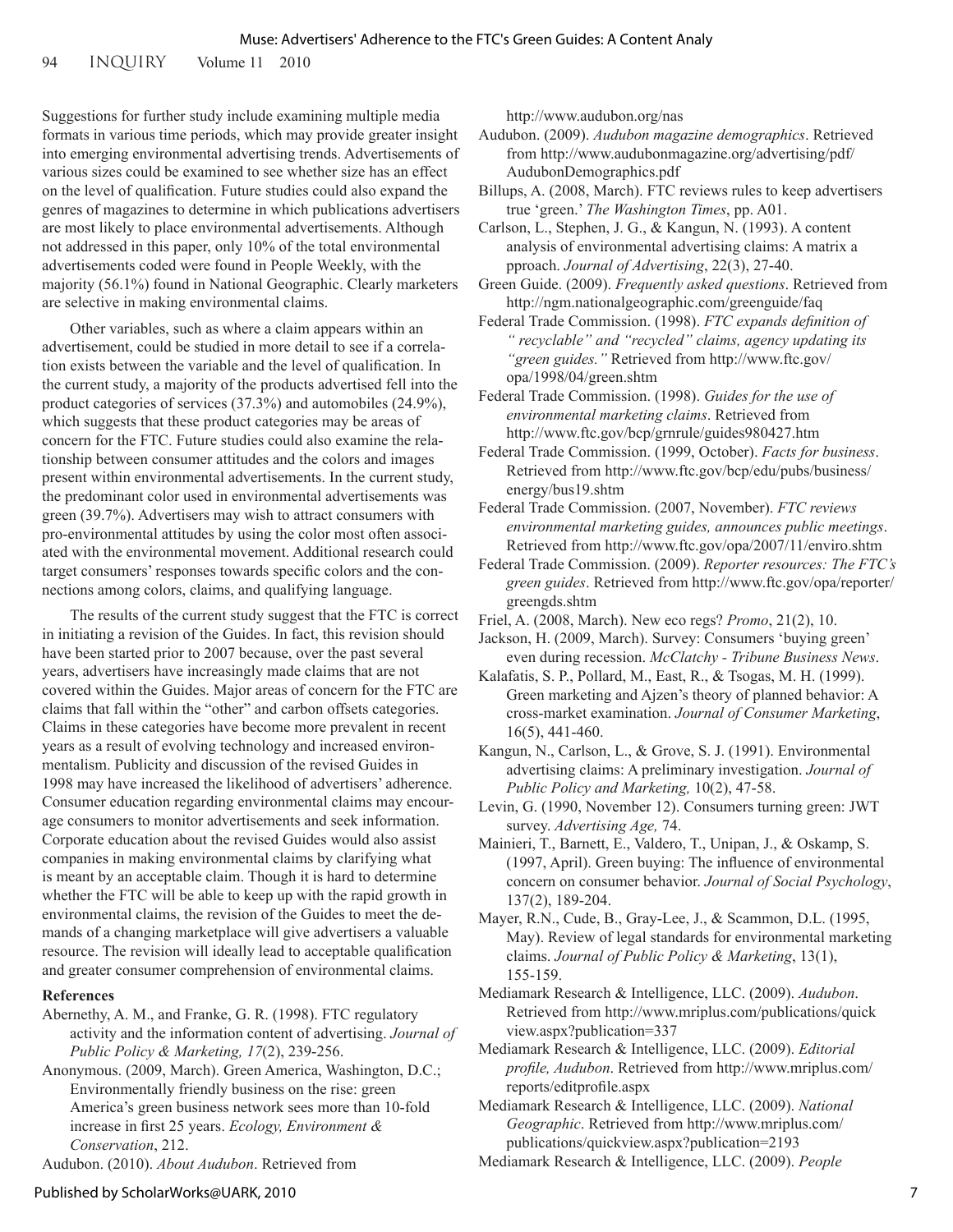*Weekly*. Retrieved from http://mriplus.com/publications/ gateway.aspx?publication=2481

Mediamark Research & Intelligence, LLC. (2009). *Sierra*. Retrieved from http://www.mriplus.com/publications/ quickview.aspx?publication=2916

Millar, S. (2007). *FTC undertakes review of guides for the use of environmental marketing claims*. Retrieved from http://www.packaginglaw.com/2637\_.shtml.

Monroe Mendelsohn Affluent Survey. (2008). *People highlights*. Retrieved from http://www.people.com/people/static/ mediakit/main.html

Morris, L., & Hastak, M. (1995). Consumer comprehension of environmental advertising and labeling claims. *Journal of Consumer Affairs*, 29(2), 328.

National Geographic. (2006). *National Geographic media kit*. Retrieved from http://ngm.nationalgeographic.com/ static-legacy/ngm/saleskit/

Nature and Ecology. SRDS Media Solutions database 2010, www.srds.com/media\_resource/index.html

Ottman, J. (1993). *Green marketing*. Lincolnwood, Illinois: NTC Business Books.

People Weekly Magazine. (2009). *MRI competitive audience analysis*. Retrieved from http://www.people.com/people/ static/mediakit/main.html

Polonsky, M. J., Bailey, J., Baker, H., Basche, C. Jepson, C., & Neath, L. (1998). Communicating environmental information: Are marketing claims on packaging misleading? *Journal of Business Ethics*, 17, 281-294.

Reiser, A., & Simmons, D. (2005, November). A quasiexperimental method for testing the effectiveness of ecolabel promotion. *Journal of Sustainable Tourism*, 13(6), 590-616.

Schmidt, C. (2009, February). Carbon offsets. *Environmental Health Perspectives*, 117(2), A62-A68.

Sierra Club. (2009). *March/April 2009 buyer's guide*. Retrieved from http://www.sierraclub.org/sierra/mediakit/ MediaKitOnline.pdf

Starek, R. B. (1996, December). *The Federal Trade Commission's green guides: A success story*. Speech presented at the Alliance for Beverage Cartons and the Environment Symposium, Brussels, Belgium.

Stemple, G. H. (1952). Sample size for classifying subject matter in dailies. *Journalism Quarterly*, 29, 333-334.

Story, L. (2008, January 9). FTC asks if carbon-offset money is winding up true green. *New York Times,* pp. C1.

Velasquez-Manoff, M. (2010). *Do carbon offsets live up to their promise?* Retrieved from http://www.epalawsuit.com/ carbon-offsets/

Warren, R., Wicks, J., Wicks, R., Fosu, I., & Donghung, C. (2007). Food and beverage advertising to children on U.S. television: Did national food advertisers respond? *Journalism & Mass Communication Quarterly*, 84 (4), 795-810.

Welsh, D. (1991). Environmental marketing and federal preemption of state law: eliminating the "gray" behind the "green." *California Law Review*, 991-1027.

Williams, A. (1997, July 1). Buying into the green movement. *The New York Times*.

Wimmer, R., & Dominic, J. (2002). *Mass media research: An introduction*. Florence, KY: Wadsworth Publishing.

**Mentor Comments:** Dr. Ignatius Fosu explains the way in which Charlotte Muse's work is particularly relevant today since the FTC is planning to examine its current guidelines for green advertising.

*Charlotte Muse's work examined green advertising with emphasis on adherence to Federal Trade Commission (FTC) regulations. The last revision of FTC regulations was in 1998. Since then, there has been a major increase in green advertising. It was therefore important to examine green advertisers' compliance with FTC regulations, what claims are currently predominant in green advertising, and whether the claims are accompanied by the appropriate qualifying language. Her work involved a thorough review and synthesis of the FTC's regulatory guidelines as well as extensive literature on the issue. She also conducted a content analysis that examined advertisers' adherence to the FTC regulations. Her study identified more claims being made by advertisers that are not covered in the 1998 FTC regulations. Based on her findings, she developed a set of very important recommendations. As the FTC has proposed to revise the regulations soon, her work makes a very important contribution to this body of knowledge. It provides key findings and recommendations that help fill a gap in the literature. Charlotte worked independently under my direction. While working on this project, she demonstrated her strength as an independent thinker and researcher. Although she used my comments in making revisions, I was impressed by her unique sense of dedication and personal determination to widen the scope of this work in order to make a unique contribution to the field.*